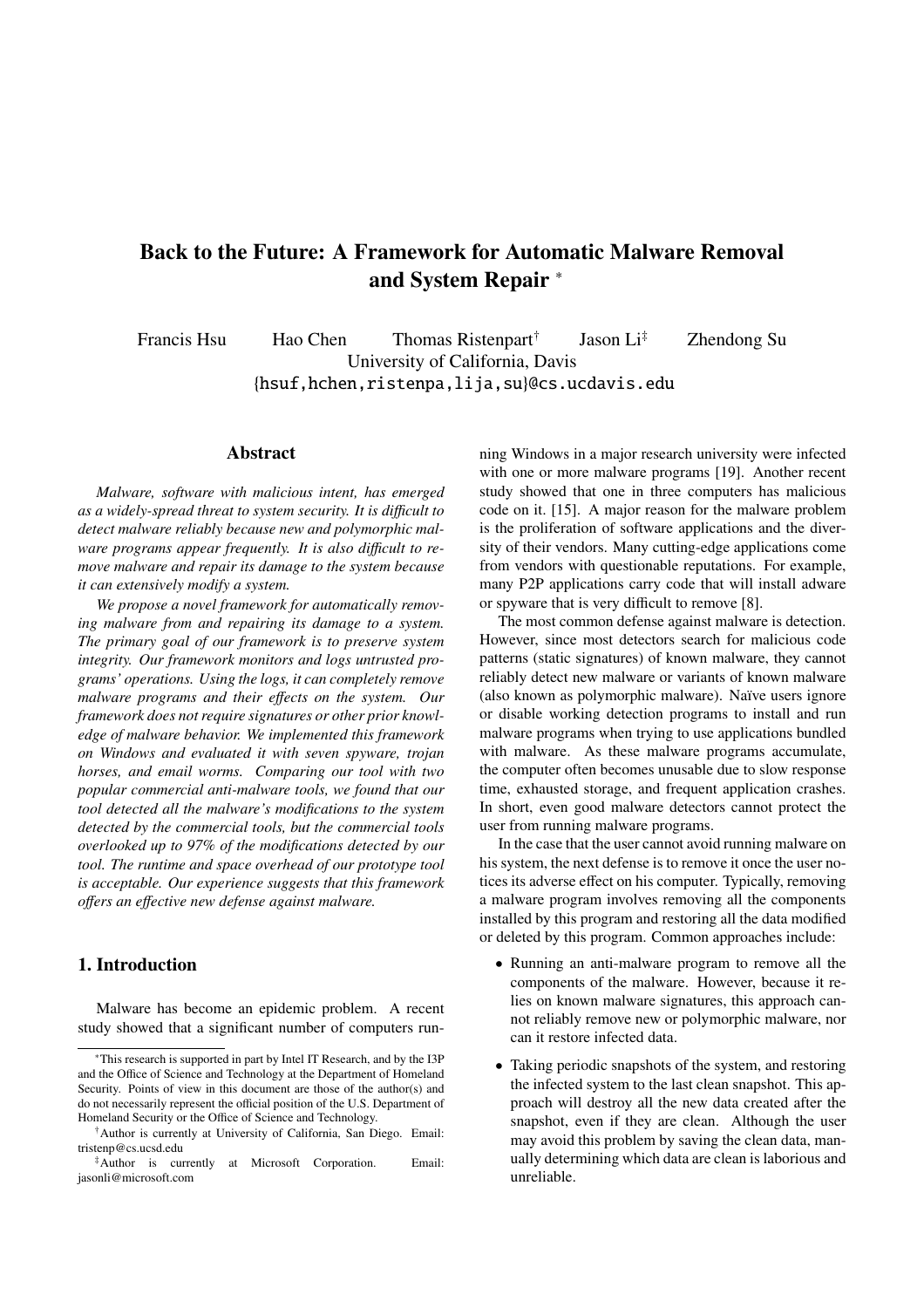• Formatting the disk and reinstalling the operating system. This drastic approach will destroy all the user data and configurations. Unfortunately, since most other approaches fail to remove all the components of the malware program, this approach is often advised and followed.

These problems call for a better approach, one that can remove all the components of both known and unknown malware, that can restore data infected by malware while preserving clean data, and that requires minimal user intervention. We introduce *Back to the Future*, a framework for achieving these goals. The framework monitors and logs operations of untrusted programs designated by the user, and can remove all the components of the untrusted programs and restore the infected data at the user's request. In other words, this framework allows the user to run untrusted programs without compromising the integrity of the system. If an untrusted program turns out to be spyware, the framework can remove all the components of the malware automatically and reliably; if the untrusted program turns out to be a virus, the framework can also restore all the infected files automatically. We name this framework *Back to the Future* because conceptually we have first rolled back the system to a prior good state. From there, we then bring only the trusted processes back to their pre-recovery state (for the prior good state this is the future).

The primary security goal of our framework is *integrity*: we want to preserve the integrity of the system while the user is running malware programs. In some cases, our framework can also provide availability: by completely removing malware from the system, it will free the resources usurped by the malware. Our framework does not aim to provide confidentiality. However, if the user can indicate confidential information on his system, our framework can incorporate thisinformation and provide confidentiality. Furthermore, in the process of preserving system integrity we may stop running malware before it discloses confidential information. Our framework may seem similar to sandboxing environments; however, unlike a typical sandboxing environment, our framework does not require system or application specific rules about what operations are allowed (see Section 6 for further discussion).

Our framework monitors untrusted processes, and removes them and their effects on the system automatically at the user's request. However, our framework needs the user to decide which programs are trusted and which are untrusted. On the surface, this requirement seems as difficult as malware detection, but in fact, our framework only expects the user to evaluate the trustworthiness of a program conservatively: when in doubt, the user should consider the program as untrusted. In practice, there are often sound heuristics for deciding if a program is trusted. It is reasonable to consider programs from reliable sources as trusted, such as all pre-installed applications on a new computer from a reputable vendor. There is no harm in misclassifying a non-malware program as untrusted, except for incurring some performance penalty. (We will discuss performance issues in Section 4.)

We summarize the major contributions of our paper:

- We propose a new framework for preserving system integrity while allowing the user to run untrusted programs. The framework monitors and logs the operation of untrusted programs, and uses these logs for removing the untrusted programs and their effects completely and automatically. Since this framework does not need any prior knowledge about the untrusted program, it can defend against both known and unknown malware.
- Our framework provides a transparent environment for running both trusted and untrusted programs. The user does not need to modify any existing programs. No program should notice that it is running in our framework.
- We have implemented a prototype of our framework on Windows, where the threat of malware is greatest, and evaluated it with seven spyware, trojan horses, and email worms. Comparing our tool with two popular commercial anti-malware tools, we found that our tool detected all the malware's modifications to the system detected by the commercial tools, but the commercial tools overlooked up to 97% of the modifications detected by our tool.

# **2. Framework**

## 2.1. Overview

Figure 1 illustrates the three components of Back to the Future: a monitor, a logger, and a recovery agent. The monitor intercepts each monitored process's read and write operations. The logger records some write operations of the untrusted processes. When the monitor determines that an untrusted process may harm a trusted process, it invokes the recovery agent to restore system integrity.

Our framework needs to solve two challenges. First, how does it determine when an untrusted program may violate the integrity of the system? Second, how does it remove all the effects of an untrusted program? Intuitively, after recovery, the system should look as if only the trusted applications have run, and the untrusted applications have never been installed or run. The next two sections describe our solutions to these two challenges.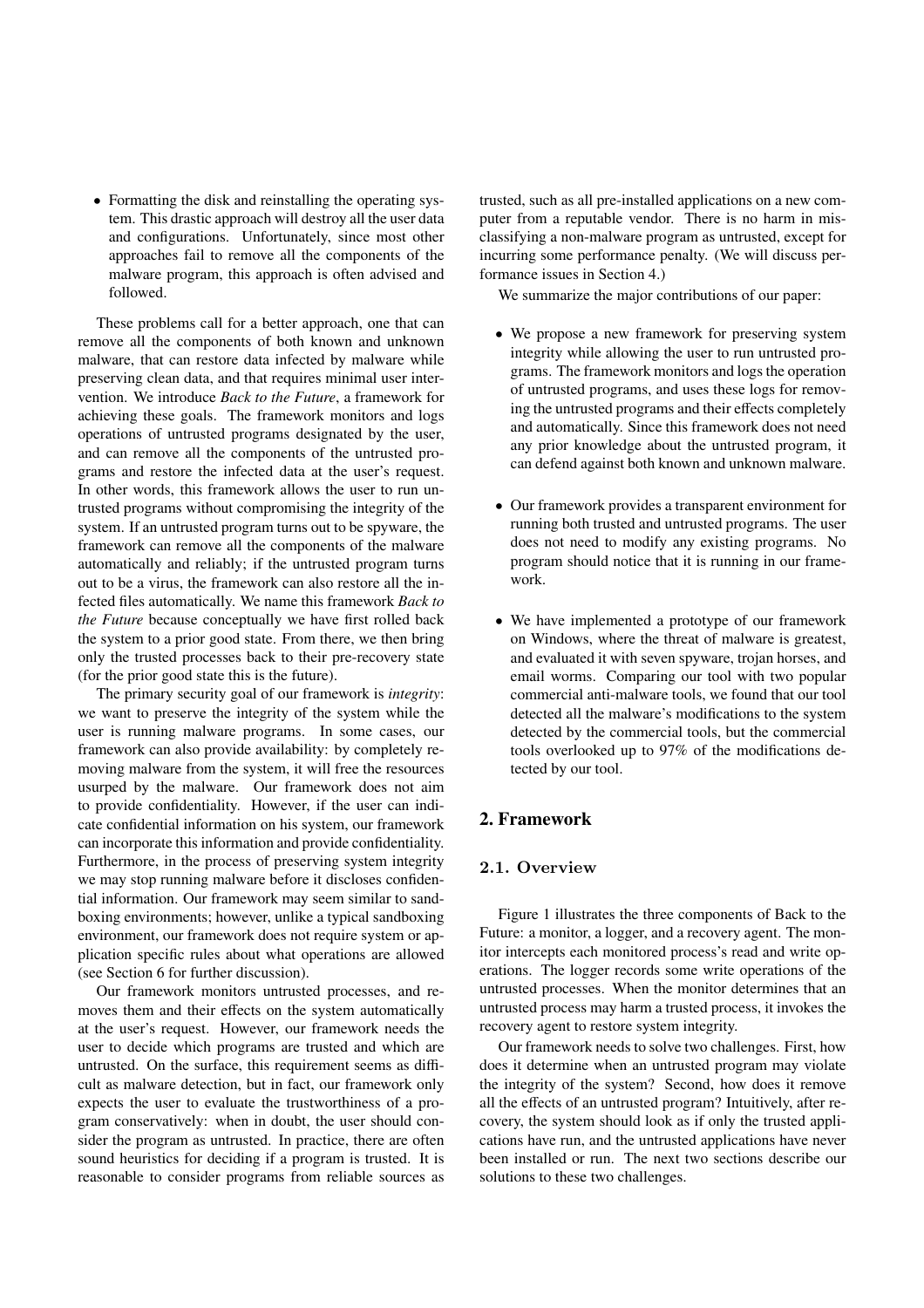

**Figure 1. Framework for monitoring, logging and recovery.**

### 2.2. System Integrity

This section defines the notion of system integrity, describes a criterion for checking when an untrusted program may violate system integrity, and discusses how to preserve system integrity.

#### **2.2.1. Integrity Model**

We start with Biba's integrity model [3], which says that no subject can read objects of lower integrity levels, and no subject can write objects of higher integrity levels. Our framework defines two integrity levels: *trusted* and *untrusted*. Applying Biba's model, our framework would require that trusted processes should not read untrusted data, and untrusted processes should not write trusted data.

Strictly following Biba's model, however, considerably limits the user's ability to run untrusted programs. For example, the framework would have to stop an untrusted process immediately when the process tries to overwrite trusted data. If no trusted process will ever read this data again (e.g., temporary scratch data), stopping the untrusted process is unnecessary. Even if some trusted process will read this data, the framework does not have to intervene until just before the read operation happens.

Hence, we adopt a relaxed integrity model. Our model only requires that no trusted process should read untrusted data, but untrusted processes can freely write (or overwrite) any data they desire. This model can be viewed as a *lazy* Biba's model: it does not enforce integrity until the point where untrusted data could flow into trusted processes. The laziness in our model allows the user to run more untrusted applications without interference from the integrity policy.

#### **2.2.2. Preserving System Integrity**

To preserve system integrity, the framework must intervene when a trusted process is about to read untrusted data. We argue that a good intervening approach should satisfy the following properties:

- *Preserving the consistency of processes*: The approach should preserve the consistency of both trusted and untrusted processes. This means that if the approach allows a process to continue, it should not change the process's behavior. For example, the approach should not selectively deny certain operations of the process.
- *Allowing processes to run as long as possible*: The approach should allow a process to run as long as possible until it cannot preserve system integrity or the consistency of some processes.

We propose the following options for preserving system integrity:

- *Deny the operation*: This option preserves system integrity by denying this read operation. To preserve the consistency of the trusted process that issued the read operation, the framework must also terminate the trusted process.
- *Allow the operation*: We can allow this read operation but still preserve system integrity with the following approaches:
	- **–** *Terminate the untrusted process*: We terminate the untrusted process that has written the untrusted data, and restore the old data at the same location. If the restored data is still untrusted, we terminate the process that had written it, restore the old data, and repeat this procedure until the data that we have restored is trusted. This solution preserves system integrity by replacing untrusted data with trusted data.
	- **–** *Mark the trusted process as untrusted*: We begin to treat the trusted process as untrusted. Notice, however, that we do not need to remove the data written by this process in the past. Since this process is now untrusted, we allow the read operation to continue, as untrusted processes can read any data. This solution preserves system integrity by reducing the set of trusted processes.

Sometimes we may want to preserve good effects of untrusted applications. Under such cases, we can mark the untrusted data as trusted and let the read operation continue. As an example, consider media files downloaded by malware-laden P2P applications. If the user is confident that the media files will not affect trusted applications, we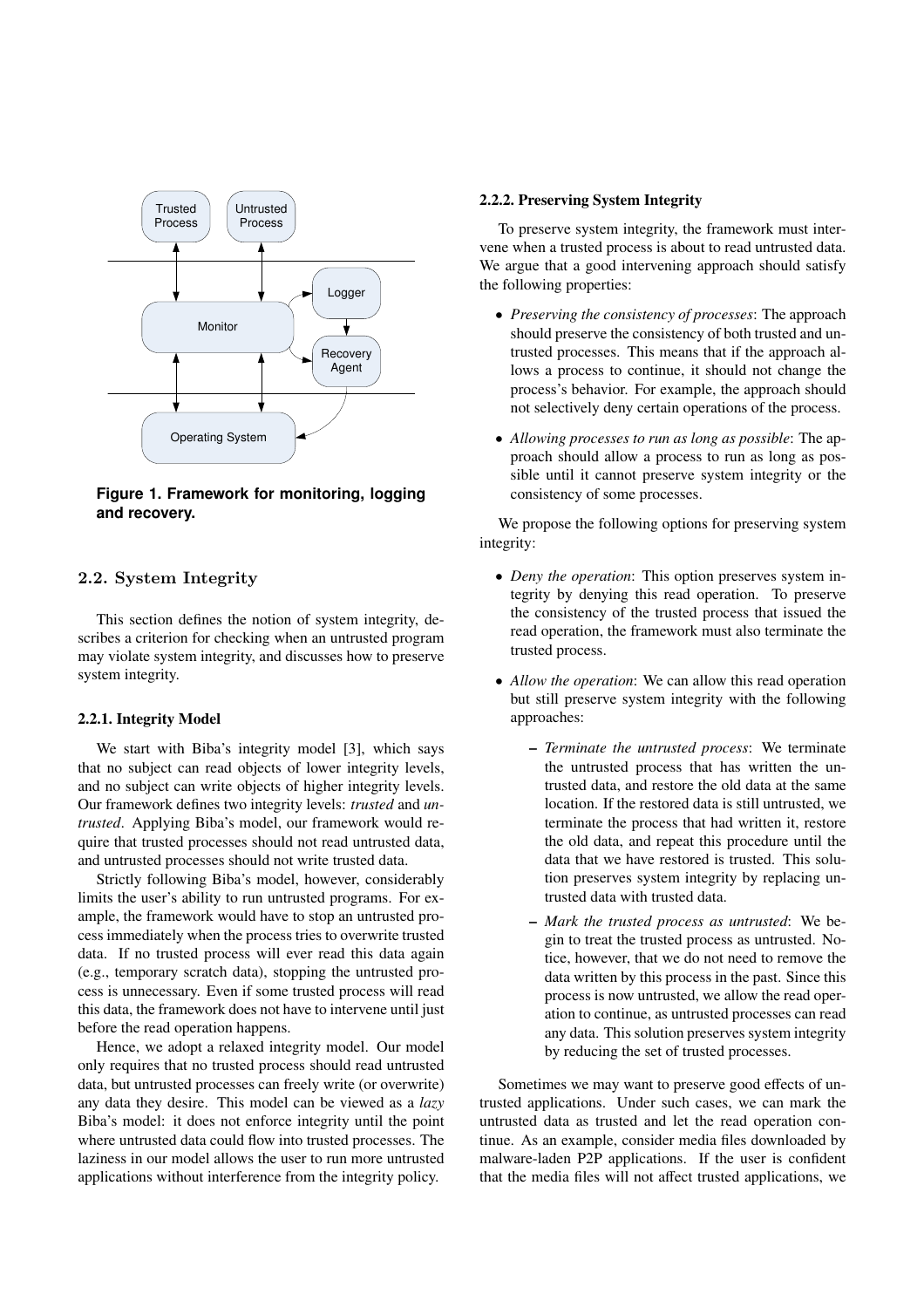can allow a trusted application, say a media player, to play these media files.

### 2.3. System Recovery

This section describes how the framework removes all the effects of untrusted programs on the system.

#### **2.3.1. Basic Approach for System Recovery**

We first describe a basic approach for system recovery that is conceptually simple and serves as a reference for reasoning about the correctness of a more efficient but complex approach. During monitoring, the framework logs all the operations of both trusted and untrusted processes; during recovery, the framework first reverses all the logged operations of both trusted and untrusted processes reversechronologically, and then reapplies all the logged operations of only the trusted processes chronologically.

We next elaborate on this approach. Given a definition of the state of a system (e.g., the state consists of the file system and the registry), we can divide the operations of all the processes into two categories: read operations (which do not change the system state) and write operations (which do change the system state). Since our goal is to remove all the effects of the untrusted processes on the system, the framework needs to log only the write operations. This approach requires the framework to log the write operations of both trusted and untrusted processes. Moreover, since the framework needs to undo the write operations during the recovery phase, it needs to log the old data overwritten by each write operation during the monitoring phase.

One can argue that after recovery this basic approach brings the system to a state that looks as if the untrusted processes have never run. However, this approach is inefficient, because during recovery it first undoes each write operation by the trusted processes and later redoes the same operation. For most write operations, undoing them followed by redoing them will have no net effect. We could save time by avoiding undoing and redoing these write operations, and save space by not logging these write operations.

#### **2.3.2. Refined Approach for System Recovery**

We refine the basic approach by avoiding the recovery operations with no net effect. We motivate the refined approach by two examples, where a trusted process *T* and an untrusted process *U* write to the same data location:

• **Example 1**: *T* writes before *U* writes. During recovery, the framework only needs to undo *U*'s write operation; it does not need to undo and then to redo *T*'s write operation, and it does not need to log this operation during monitoring.

• **Example 2**. *U* writes before *T* writes. During recovery, the framework does not need to undo either *U*'s write or *T*'s write, because *T*'s trusted data has overwritten *U*'s untrusted data.

These two examples suggest that we can detect unnecessary recovery operations by tracking the order in which trusted and untrusted processes write to the same data location. In fact, it suffices to track whether each location contains trusted or untrusted data. In this refined approach, during monitoring:

- When a trusted process writes to a data location, mark the new data in the location as trusted.
- When an untrusted process writes to a location:
	- **–** If the location contains trusted data, log this write operation, save the old data, and mark the new data in this location as untrusted.
	- **–** If the location contains untrusted data, do nothing.
	- **–** If the location contains no data, log this write operation, and mark the new data in this location as untrusted.

During recovery, the framework examines each logged write operation reverse-chronologically. Recall that the framework only logs write operations by untrusted processes. For each logged write operation, the recovery agents restores the old data from the log only if the location currently contains untrusted data.

**Proof of Correctness** We prove that this refined approach achieves the same result as the basic approach. Given a data location, let the entire sequence of write operations at this location before system recovery be  $O_1, \ldots, O_n$ . We consider two cases, depending on whether the last operation  $O_n$  is from a trusted or an untrusted process:

• **Case 1**: The last write operation  $O_n$  is from a trusted process. Using the basic approach, the framework will first undo  $O_n$ , ...,  $O_1$ , and then redo only the operations in  $O_1, \ldots, O_n$  that are from trusted processes, in that order. Since  $O_n$  is from a trusted process and is the last operation performed during recovery, this location will contain the data written by  $O<sub>n</sub>$  after recovery. Using the refined approach, the framework will notice that the location already contains trusted data, so it will do nothing on this location. Since before recovery this location already contains data written by  $O_n$ , after recovery using the refined approach, this location will contain the same data as when using the basic approach.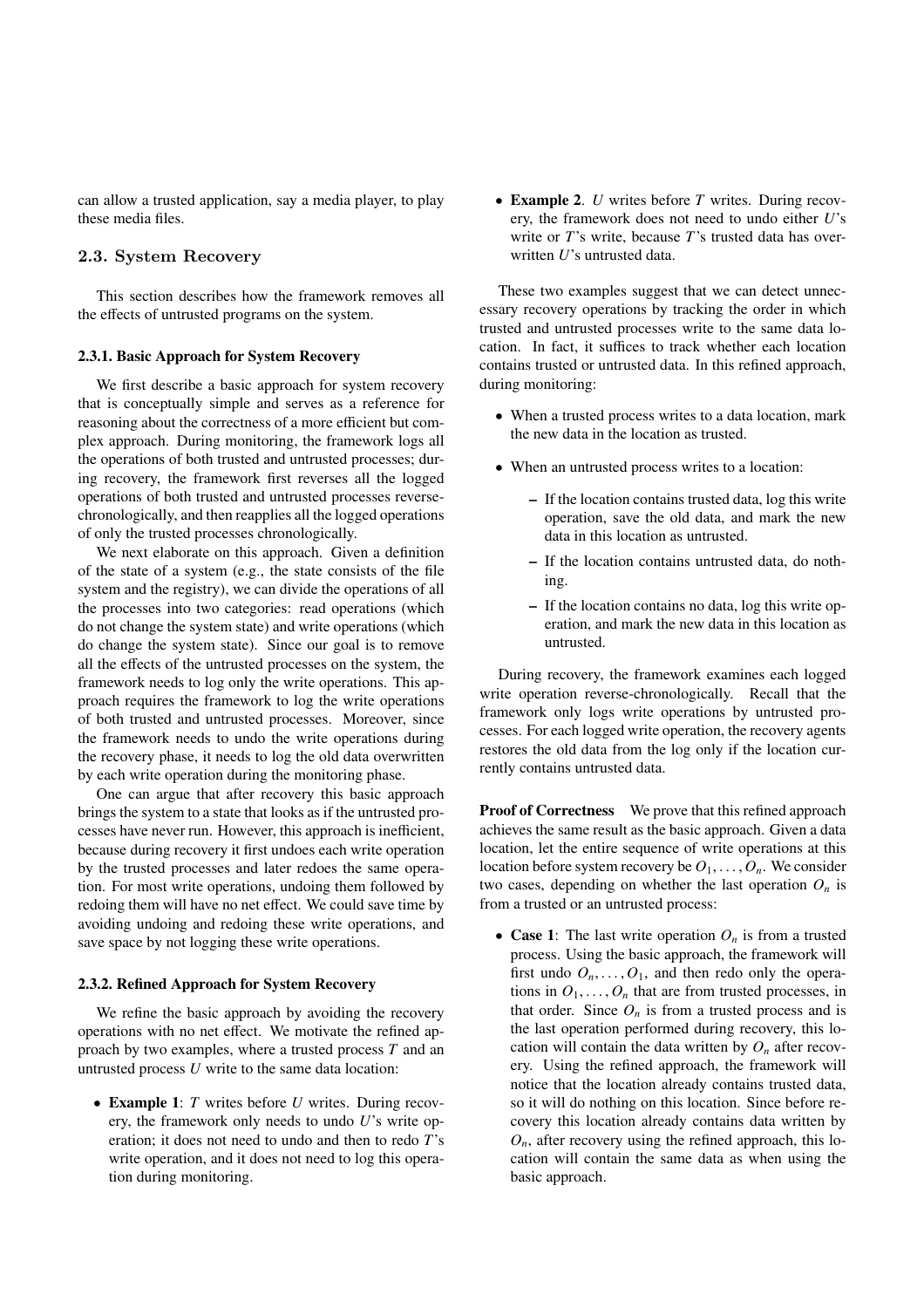• **Case 2**: The last write operation  $O_n$  is from an untrusted process. Let  $O_t$  be the last write operation by a trusted process in this sequence. Now the sequence is  $O_1, ..., O_t, O_{t+1}, ..., O_n$  where all  $O_{t+1}, ..., O_n$  are from untrusted processes. Using the basic approach, the framework will first undo  $O_n, \ldots, O_1$ , and then redo only the operations in  $O_1, \ldots, O_t$  that are from trusted processes. Since  $O_t$  is from a trusted process, it will be the last operation that the framework redoes on this location, so this location will contain the data written by  $O_t$  after recovery. Using the refined approach, during monitoring the framework will log  $O_{t+1}$ , but will not log any operation after  $O_{t+1}$ , because  $O_{t+1}$  writes untrusted data into this location. During recovery, the framework will first undo  $O_{t+1}$  by replacing the data in this location with the data that was in this location before  $O_{t+1}$ , which was exactly the data written by  $O_t$ . After that, this location contains trusted data because  $O_t$  is from a trusted process, so the framework will not change the data in this location any more. Therefore, both the basic and the refined approach restore the same data into this location.

#### **3. Implementation**

To evaluate our framework, we have developed a prototype implementation for the Windows XP operating system. The implementation consists of the three essential components of the framework: a monitor, logger, and recovery agent. Our monitor is a Windows kernel driver that hooks relevant system services and can therefore capture most of the interactions between user processes and the operating system. The logger and recovery agent are user applications that interact with the driver.

# 3.1. Monitoring

#### **3.1.1. System Service Hooking**

In Windows NT 4, 2000, and XP, user applications rely on the interface exposed from a set of libraries, such as *kernel32.dll* and *user32.dll*, to access operating system services. This interface is known as the *Win32 API*. Applications may also call function in *ntdll.dll* known as the Native API [14]. The Native API functions perform system calls in order to have the kernel provide the requested service.

When the kernel traps system service interrupts, it uses a unique identifier found in the call to look up a function pointer in the service dispatch table. Kernel drivers can modify this table to wrap system services with arbitrary code. This technique, known as API hooking, allows us to intercept all the system service calls made by any process [13, 21]. Our framework hooks the system services

that access the file system and registry, and those that create new processes.

#### **3.1.2. Tracking Untrusted Data**

A significant component of the monitor tracks which data are untrusted as both trusted and untrusted processes execute, because our integrity model requires that no trusted process should read untrusted data. In the implementation of this component, two key issues are granularity and metadata: to what granularity does this component track untrusted data, and how is the trustworthiness recorded?

To determine the best granularity, we need to strike a balance between precision and overhead. For the registry, we chose a granularity of one value, because most registry values are small. On the other hand, files can become very large, so using a file-level granularity would be too coarsegrained. Thus, we track the ranges of untrusted data in each file.

Our implementation maintains a table of all files and registry entries that contain untrusted values. For each file, an associated data structure describes which ranges in this file contain untrusted data. The monitor uses this table to determine if a trusted process will read untrusted data. The logger (Section 3.2) and the recovery agent (Section 3.3) will also use this table. Table 1 summarizes the actions taken by the monitor for various operations.

In addition to tracking untrusted data, the monitor also tracks and monitors processes spawned by untrusted processes, which are also considered as untrusted.

#### 3.2. Logging

The second component of the implementation is logging. During recovery, the framework uses logged information for removing malware programs and to restore infected data on the system. As discussed in Section 2.3, the framework only needs to log write operations from untrusted processes. The monitor makes appropriate backups and forwards information to the logger.

#### 3.3 Recovery

The final portion of the implementation is recovery. Given the data created by the logging mechanism, the recovery tool will roll back the effects of each entry until the desired system state is reached. The tool also uses trustworthiness information about data from the monitor to determine what portions of data it should restore.

### **4. Experiments**

We evaluated our tool's effectiveness in detecting malware, removing malware, and restoring infected data, and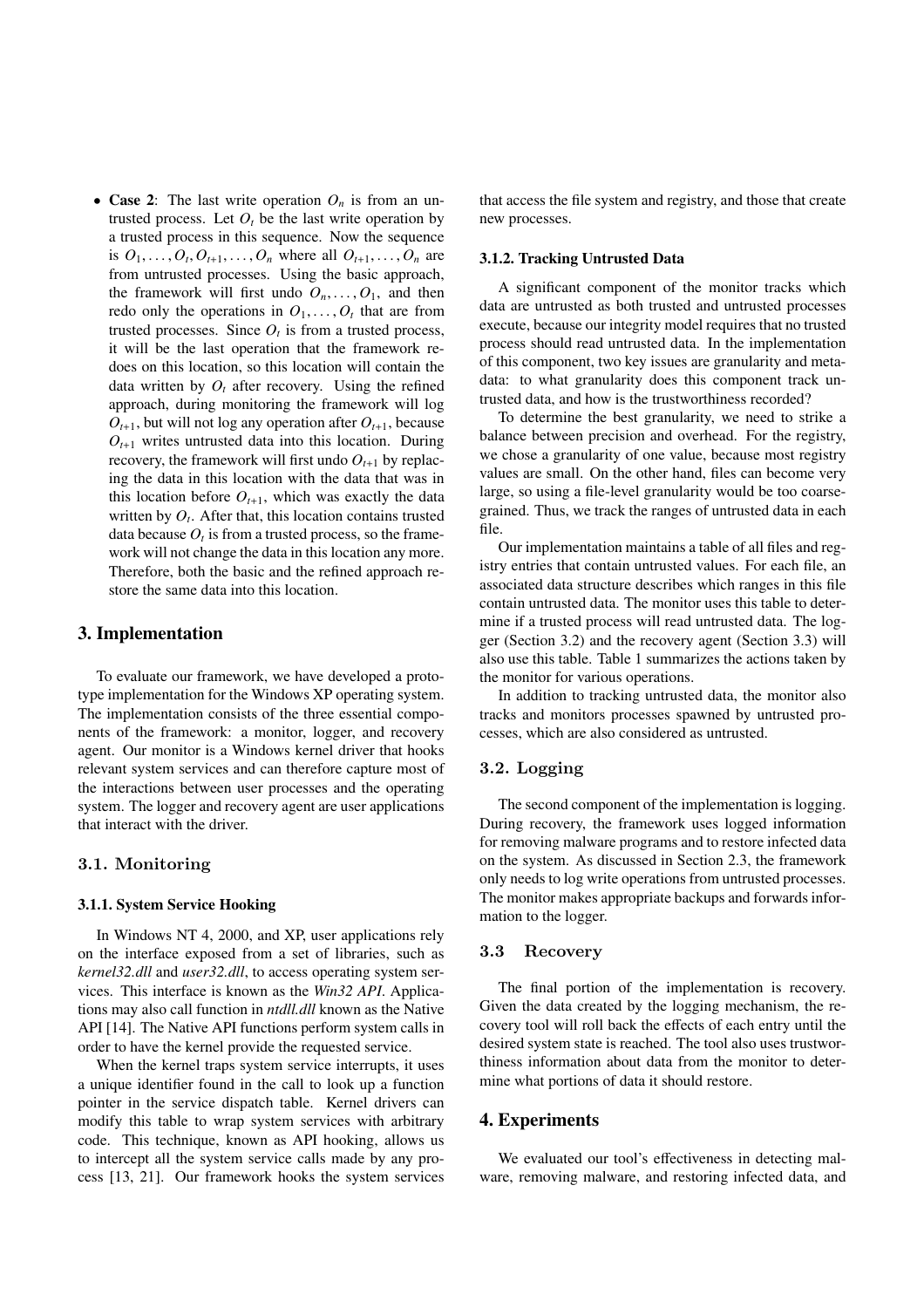| <b>Process</b>   | <b>Process's Operation</b> | <b>Old Status of Target Data</b> | <b>Monitor's Action</b>          |
|------------------|----------------------------|----------------------------------|----------------------------------|
| <b>Trusted</b>   | Delete file                | Trusted                          | Allow                            |
|                  |                            | Untrusted                        | Remove file from watch list      |
|                  | Write data                 | <b>Trusted</b>                   | Allow                            |
|                  |                            | Untrusted                        | Mark new data as trusted         |
|                  | Read data                  | Trusted                          | Allow                            |
|                  |                            | Untrusted                        | Warn integrity violation         |
|                  | Create process             | Any                              | Allow                            |
| <b>Untrusted</b> | Delete file                | <b>Trusted</b>                   | Mark file as deleted             |
|                  |                            | Untrusted                        | Mark file as deleted             |
|                  | Write data                 | Trusted                          | Mark new data as untrusted       |
|                  |                            | Untrusted                        | Allow                            |
|                  | Read data                  | Trusted                          | Allow                            |
|                  |                            | Untrusted                        | Allow                            |
|                  | Create process             | Any                              | Monitor new process as untrusted |

# **Table 1. Tracking untrusted data and new processes.**

its performance during monitoring and recovery. We tested our tool on a suite of malware programs consisting of:

- *Adware and spyware*: *eZula*, *Gator*, and *BonziBuddy*. They are normally bundled with other benign programs, such as a P2P application. When the user installs the benign programs, the installers furtively installs these malware programs.
- *Trojan horse*: *NetBus*. Trojan horses are normally packaged with innocuous decoy programs. When the decoy programs are executed, they install and run the bundled Trojan horses. NetBus configures the system to allow remote access and control.
- *Email worms*: *Netsky* and *Beagle*. Email worms depend on deceived users to execute email attachments to install and propagate the worms. *Netsky* and *Beagle* caused two major email worm outbreaks in 2004.
- *Hybrid malware*: *Happy99*. *Happy99* acts both as a trojan horse and a worm, since it purports to be an entertaining screen saver, and it propagates via email behind the scenes.

### 4.1. Recovery

During recovery, our tool should remove all the files and registry entries installed by the malware, and restore the original data in the infected files and registry entries. We evaluated the effectiveness of our tools's recovery function by comparing it with two popular commercial tools: Spybot<sup>[2]</sup> and Symantec Norton AntiVirus<sup>[1]</sup>. Spybot handles *eZula*, *Gator*, and *BonziBuddy*, and Symantec Norton Anti-Virus handles the rest of the malware programs used in our experiments. We compared them in two experiments:

- First experiment: after running a malware program, we first invoke the recovery function of our tool, and then we run a commercial tool to detect any residual traces of this malware.
- Second experiment: after running a malware program, we first run a commercial tool to detect and remove the program, and then we examine whether the commercial tool has removed all the files and registry entries created by the malware program as logged by our tool.

In the first experiment, for each malware program, we found that neither commercial tool could detect the malware after we ran our tool to remove it. Since both commercial tools could detect the malware before we removed it using our tool, we conclude that our tool has removed the malware to the satisfaction of the commercial tools. In the second experiment, we found that the commercial tools failed to remove all the files and registry entries that the malware programs had created. Table 2 compares the number of files and registry entries modified by the malware programs that were detected by our tool with those that were detected by the commercial tools. The table shows that, for some malware, our tool can identify more files and registry entries modified by the malware than commercial tools can. These include:

- Original files and registry keys that malware has deleted from the system. E.g., W32.Netsky deleted a registry key associated with a component of Microsoft Internet Explorer.
- Temporary files created by malware during its installation. E.g., eZula created temporary files while it was retrieving data from the network. These files were not deleted even after the commercial tool claimed to have removed eZula.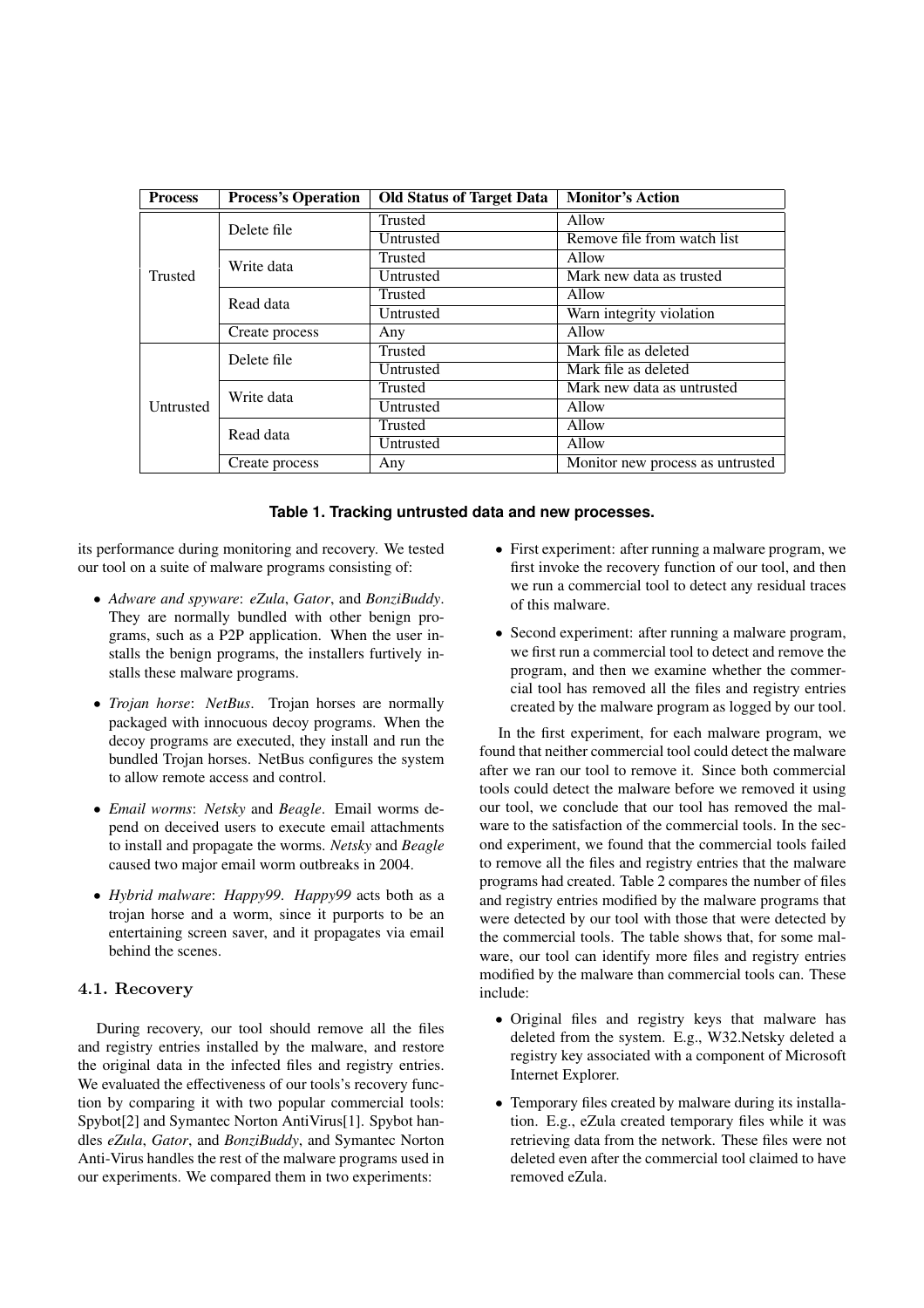• Modifications made by other system components on behalf of the malware. E.g., Bonzi Buddy asked Microsoft Agent Services to modify the file system, but the commercial tool failed to detect the modified files.

# 4.2. Usability

Our tool monitors read and write operations of both trusted and untrusted processes. When a trusted process reads data that were written by an untrusted process, our tool will stop the process and alert the user. If this alert never happens, our tool will allow an untrusted process to run to completion (the user can still use our tool to remove the program and its effects at any later time). However, if this alert happens often, the usability of our tool will suffer, because each alert requires user intervention.

We never saw an alert when we used our tool to run the seven malware programs mentioned earlier. Examining of the logs carefully, we found that NetBus, W32.Beagle.AC, and W32.Netsky should have triggered alerts. They all write to the registry key HKEY\_LOCAL\_MACHINE\SOFTWARE\Microsoft\ Windows\CurrentVersion\Run, which is read by Windows during its boot. This modified key allows the malware to survive a system reboot, because the system will automatically restart all the programs listed in this registry key. These malware programs violate our integrity model, because they write untrusted data into this registry key, and the system will read these untrusted data during the next reboot. Our framework would detect this violation, if our monitor driver were loaded early in the boot sequence. However, due to limitations in Windows, no user visible notification could be given at this point of detection, and so the only allowable option would be to restore the previous registry key value.

# 4.3. Performance

Our tool monitors the execution of all the processes on the system. It intercepts and optionally logs all the system services from untrusted processes, and it also monitors trusted processes to prevent them from reading untrusted data. However, most system service calls pass through our monitor very quickly, and only the calls that modify the system state (such as the file system and the registry) may notice delays.

The timings in Table 3 reveals that while the overhead of our implementation does increase execution time for the tasks, the effect is reasonable when compared with the resource usage of a commercial anti-spyware of anti-virus program. Moreover, the performance numbers for the installers and unzip should be interpreted as a stress test of our system since they mainly consist of file operations. All measurements were conducted on an Intel Pentium 4 2GHz desktop with 256 MB RAM and a 7200rpm IDE hard disk running Windows XP Workstation SP1.

# **5. Discussion**

### 5.1. Security of the Framework

**Security Goals** Security has three main goals: confidentiality, integrity, and availability [3]. Our framework focuses on maintaining integrity: it allows the user to run untrusted programs without compromising system integrity, and it can remove the untrusted programs and all their effects on the system completely and automatically. Our framework does not ensure availability directly, because it does not control resource usage by untrusted programs; however, since our framework can remove untrusted programs and their effects on the system, it provides availability indirectly. Our framework does not provide confidentiality, since it does not prevent untrusted programs from reading confidential information, nor does it monitor outgoing network traffic. As we discussed in Section 1, once the user starts to run untrusted programs, it is very difficult to maintain confidentiality in a usable way. However, we can enhance our framework to provide confidentiality. If the user can indicate what information is confidential on his system, we can incorporate this information by disallowing untrusted applications from reading confidential information. We leave this for future work.

**Security of the Logging Mechanism** Our framework logs write operations by untrusted processes so that it can reverse these operations in the future. An adversarial process may try to DOS attack our logging system by making numerous write operations. However, our system does not log each write operation by untrusted processes; it only logs those write operations that replace trusted data. More specifically, we divide the write operations by untrusted processes into three categories:

- The operation replaces trusted data. Our system logs this operation and the old data.
- The operation replaces untrusted data (i.e., data written earlier by an untrusted process). Our system logs nothing.
- The operation writes new data. Our system only logs that this operation took place.

The log size in the first case may be large because of potentially large old data, the log size in the third case is small, and the log size for the second case is zero. Therefore, an adversarial untrusted process cannot effectively DOS attack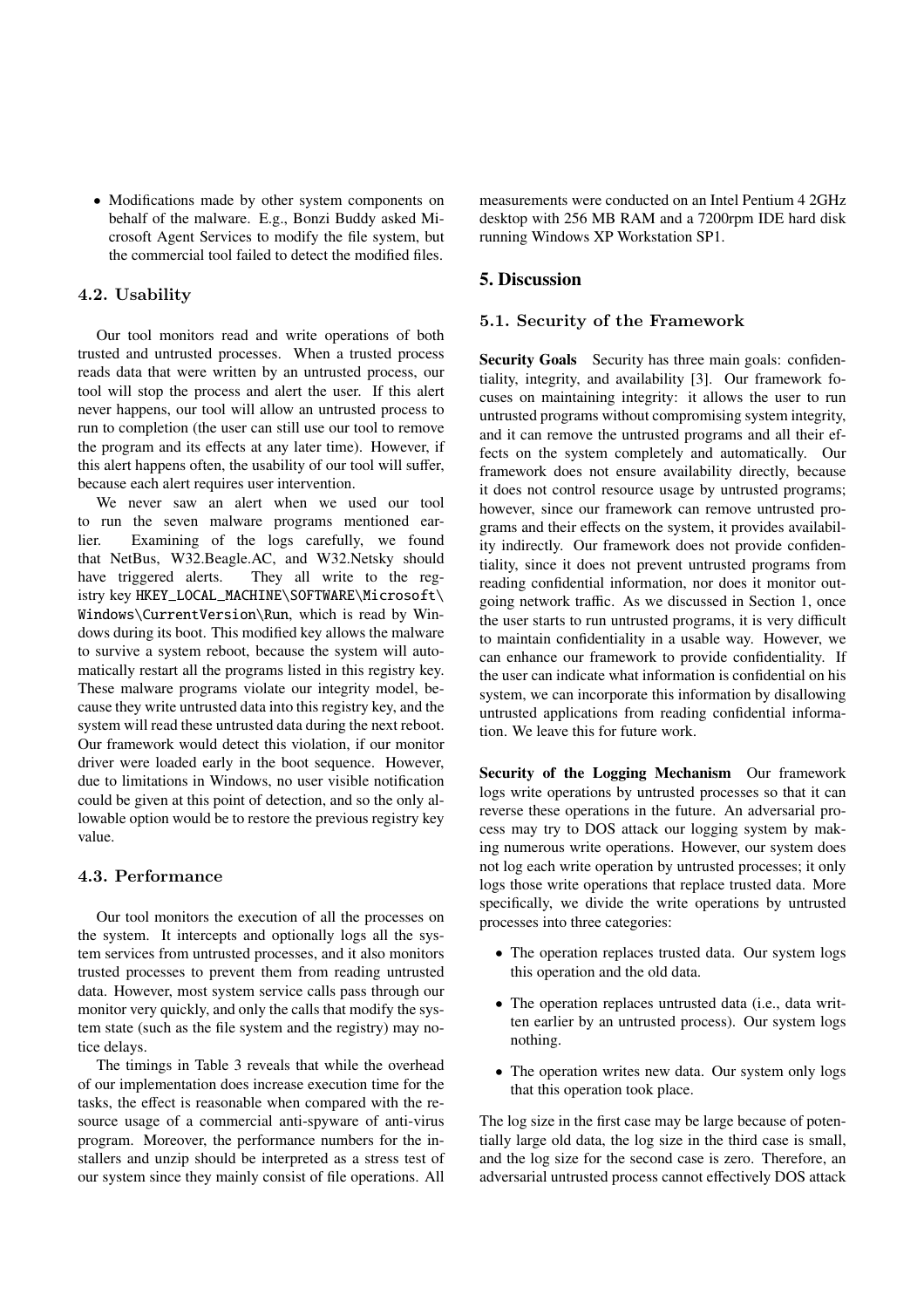|                   | <b>Our Tool</b>               |              | <b>Commercial Tool</b> |              |                       |              |  |  |
|-------------------|-------------------------------|--------------|------------------------|--------------|-----------------------|--------------|--|--|
| <b>Malware</b>    | <b>Detected Modifications</b> |              | Detected Modifications |              | <b>False Negative</b> |              |  |  |
|                   | File                          | Registry Key | File                   | Registry Key | File                  | Registry Key |  |  |
| eZula             | 242                           | 195          | 42                     | 61           | 83%                   | 69%          |  |  |
| Gator             | 385                           | 129          | 151                    | 4            | 61\%                  | 97%          |  |  |
| <b>BonziBuddy</b> | 112                           | 2135         | 24                     | 59           | 79%                   | 97%          |  |  |
| <b>NetBus</b>     | 2                             |              | $\overline{2}$         |              | $0\%$                 | $0\%$        |  |  |
| Happy99.Worm      | 2                             | 0            | $\overline{c}$         |              | $0\%$                 | $0\%$        |  |  |
| W32.Beagle.AC     | 44                            |              | 44                     |              | $0\%$                 | $0\%$        |  |  |
| W32.Netsky        | 336                           | 8            | 330                    |              | $2\%$                 | 88%          |  |  |

**Table 2. Comparison of our tool and commercial tools' ability to detect files and registry keys modified by malware.**

| Program            |               | <b>Log Size</b>      |                        |          |  |
|--------------------|---------------|----------------------|------------------------|----------|--|
|                    | Not monitored | Monitored as trusted | Monitored as untrusted |          |  |
| eZula installer    | 3.953s        | 4.516s               | 6.338s                 | 4959 KB  |  |
| Kazaa installer    | 48.965s       | 59.824s              | 101.466s               | 12552 KB |  |
| Happy99. Worm      | 4.858s        | 4.963s               | 4.937s                 | 6 KB     |  |
| unzip $(5MB$ file) | 0.535s        | 0.666s               | 1.013s                 | 336 KB   |  |

# **Table 3. CPU time and disk space overhead of our tool while running benign and malware programs.**

our logging system by writing a large amount of new data, or repeatedly overwriting the same location. The only effective attack is to overwrite a large amount of trusted data, which we can deal with by limiting the maximum amount of data that an untrusted process may overwrite.

**Security of the Dichotomy of Trustworthiness** We assume that once the user considers a process trusted, it remains trusted until the user explicitly reclassifies it as untrusted. This ignores the possibility that a trusted but vulnerable process may become untrusted because malicious code has been injected into it.

# 5.2. Security of the Implementation

We discuss the security of our prototype implemented on Windows:

• *Read and write operations*: Our current prototype only considers read and write operations on the Windows registry and on the file system. It considers some IPCs mechanisms, such as communication through named pipes as combined read and write operations. Therefore, when an untrusted program sends a message to a trusted program, this message passing violates the integrity model. However, in our current implementation we do not monitor all IPC mechanisms including shared memory and Windows message passing.

Since we cannot easily monitor device drivers installed by untrusted programs, we consider their installation as violating the integrity property. We also assume, optimistically, that after an untrusted program writes data to the network, the data will not be read by some trusted programs from the network later; therefore, we do not monitor read or write operation on the network.

- *Security of the monitoring mechanism*: The principle of complete mediation requires that untrusted programs should be unable to attack or circumvent the monitoring mechanism [18]. We install our monitor as a kernel driver before we run untrusted programs. Therefore, our monitor can intercept and control all the API calls made by untrusted programs from the user space. Our prototype treats all the processes spawned by untrusted processes as untrusted and transitively monitors the spawned processes. Therefore, we believe that our monitor is secure from tampering or circumvention by user-level processes. While our prototype can prohibit untrusted programs from installing kernel drivers by standard means, we do not prevent attacks on trusted processes that may install rootkits on the system.
- *Security of the logging mechanism*: We have discussed the security of the logging mechanism of the framework in Section 5.1. In the implementation, we need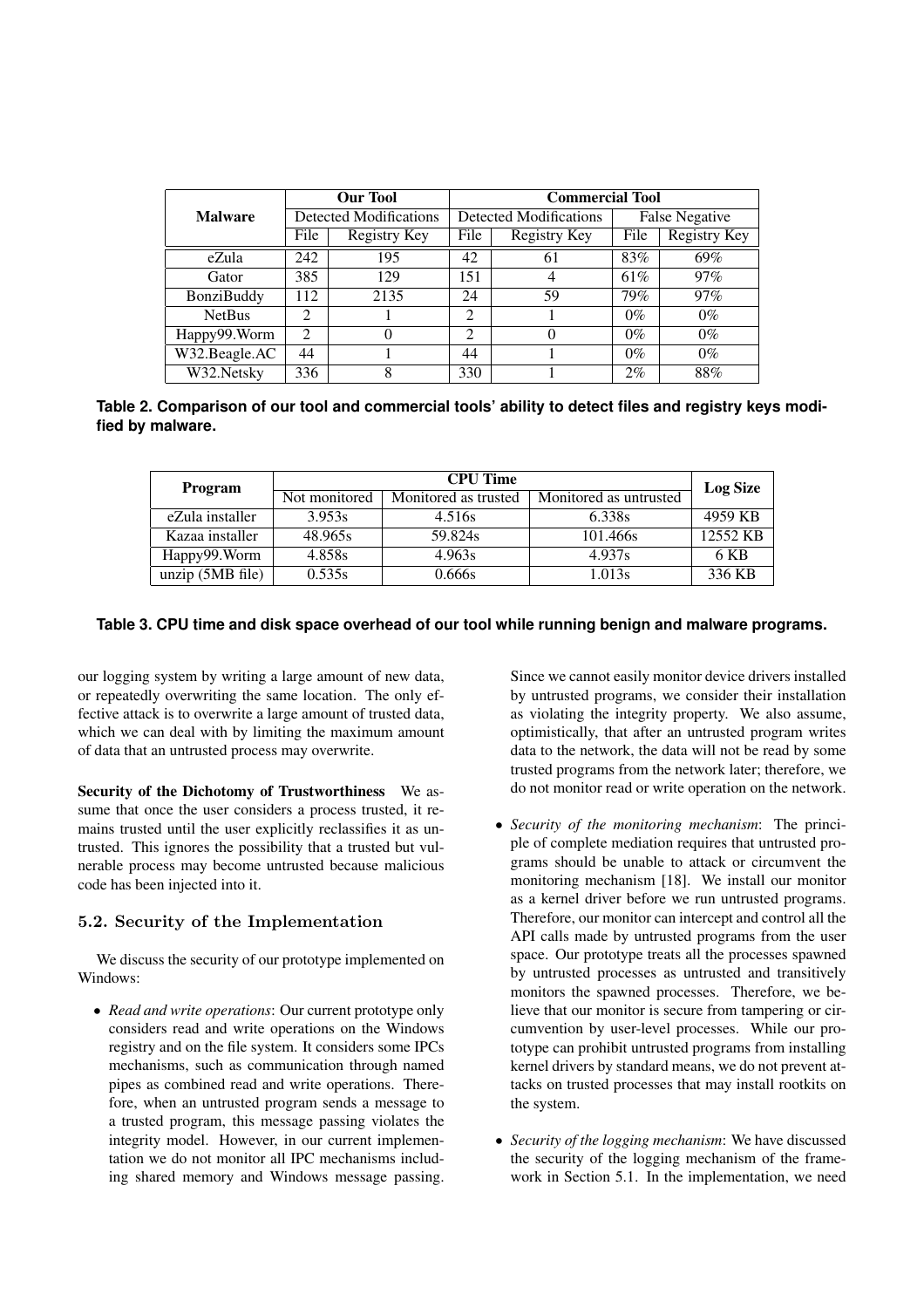to ensure that no untrusted process can tamper with the logs. Since our framework hooks into all the API calls that access the file system, it protects the logs by denying access to it from all except the logging process.

• *Security of the recovery mechanism*: Since our framework maintains system integrity, recovery can always succeed. In particular, before the monitor begins recovery, it aborts the untrusted process (and any process spawned by it). Therefore, the process cannot interfere directly with the recovery mechanism.

# **6. Related Work**

SEE [20, 12], proposed the idea of using *one-way isolation* to create a safe execution environment. Untrusted programs modify a separate temporary copy of the file system rather than the original. SEE allows the user the option to commit these changes to the original file system once the untrusted program finishes. We view SEE as a dual to our approach: SEE allows the untrusted programs to run to completion, but may not be able to commit some data back to the original file system. Our framework allows untrusted programs to write to the file system immediately, but our framework may prohibit some untrusted programs from running to completion.

Goel et al. designed a system to recover a file system after an intrusion is detected. The Taser [7] intrusion recovery system logs all process, file and network operations. It can then use this audit log to determine the resultant file system modifications after an intrusion. Once a compromised process is flagged by IDS network activity logs or filesystem changes, all changes to the file system depending on that process can be reversed. The dependency is derived from information flow between processes and files by system calls. While Taser has similar logging and recovery components compared with our approach, the main difference is the timeliness of response. Our approach can act immediately when an untrusted process taints a trusted one since we monitor the actual kernel objects in the operating system. Taser identifies malicious behavior by an IDS, and only acts after the IDS signals an intrusion. Since an IDS may have false negatives, Taser may never respond to the tainting of trusted processes. Moreover, if an IDS does not respond immediately after an intrusion happens, Taser would need to reverse all the operations of legitimate processes from the time of intrusion to the time of intrusion detection, resulting in the loss of any work done by the legitimate processes.

Our work is also related to the general isolation strategy with virtual machines, which provide an effective, reliable mechanism for isolating untrusted applications. King et al. added support for virtual machines monitors into the Linux kernel for achieving high performance [11]. However, using virtual machines to execute untrusted programs has its shortcomings. First, untrusted programs running inside a virtual machine cannot access resources created by programs running outside the virtual machine, which may break many programs. Second, virtual machines are expensive. Configuring each untrusted program to run in its own virtual machine with a complete operating system requires considerable amounts of system resources and human time.

Our framework is inspired by recovery-oriented computing (ROC), which is a framework for recovering from system component failure and operator errors [16, 4]. It contains three stages: rewind, repair, and replay. Its threat model is that any component in the system may fail, and that the operator may make a mistake at any time. Since our goal is to run untrusted programs safely, we need a different threat model: we assume that most applications on the system are trustworthy, so we can focus on monitoring and logging a few untrusted applications. Therefore, our framework has a much smaller overhead for logging and recovery. Our framework also avoids possibly expensive snapshots required in ROC.

Logging has been used for replaying system events. Re-Virt uses logging for intrusion detection. It runs applications inside a virtual machine and logs their events. Then, it analyzes intrusions by replaying the logged events [6]. King et al. uses logging for debugging operating systems [10]. They run an operating system inside a virtual machine, log all its events, and use the logsto debug the operating system. We use logging for a different purpose: we want to recover the system to a safe state, rather than replay the events. This difference requires that we design our logging system differently. We do not need to take a snapshot of the system; we just log all the events. During recovery, we start from the current state of the system and undo each offending event in the reverse chronological order. In this approach, we have avoided taking a system snapshot, which may be very expensive. Logging has also been used for system recovery. A log-structured file system [17] takes this idea even further: the entire file system is in a log-like structure, which speeds up both file writing and crash recovery. It influenced the design of file system recovery in our framework.

Reparable file service (RFS) [22] uses a similar idea of logging and recovery to repair compromised network file servers, such as NFS servers. It interposes a RFS server between the NFS server and clients for logging file update operations, and these logs can be used later for rolling back these operations. It is used for a different purpose from that of our approach, and as such, it is more complicated: it requires modifying all the NFS clients as well as interposing the RFS server between the NFS server and its clients.

Our logging mechanism employs a simple tainting analysis to track trustworthiness of data. Similar ideas have